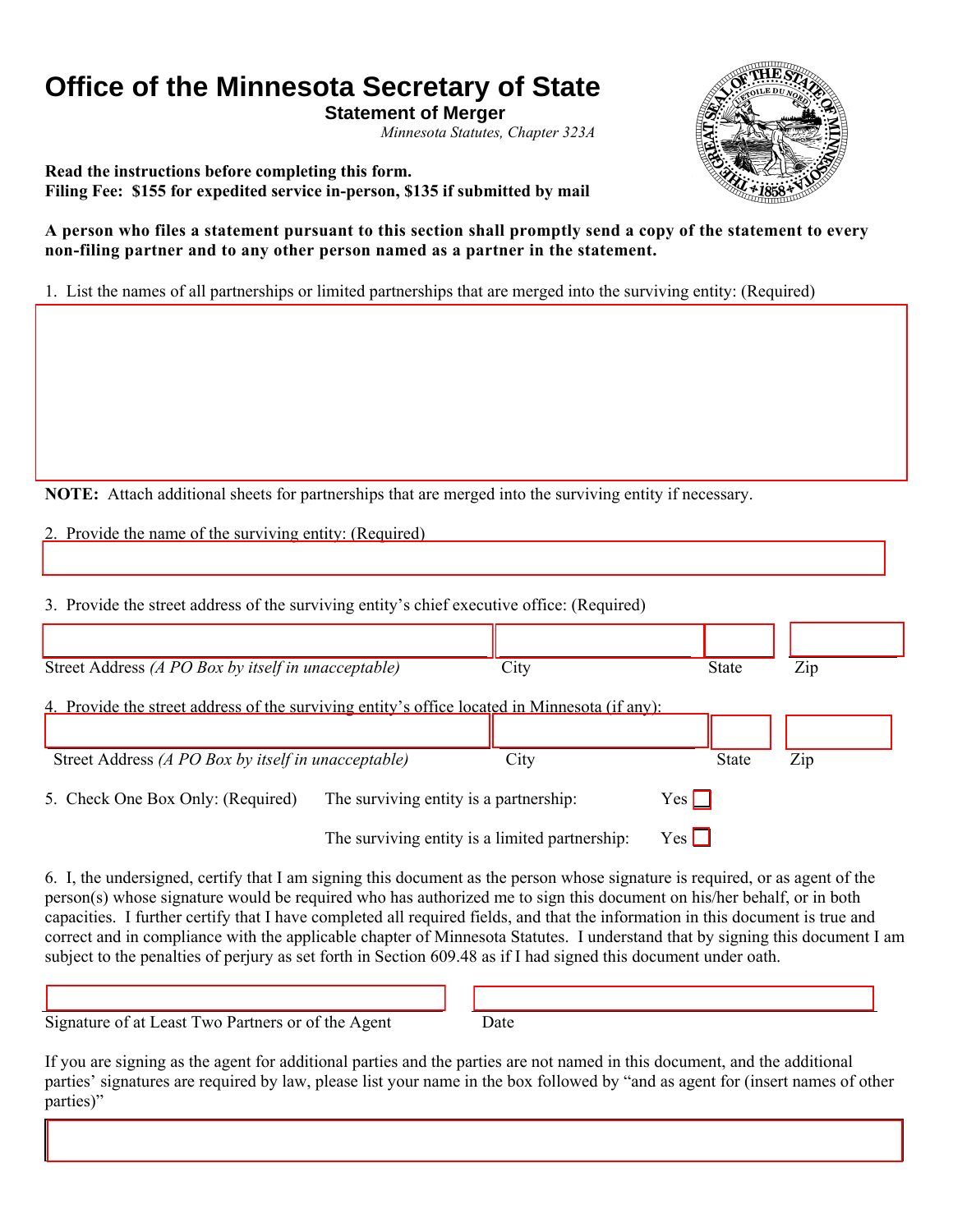**Office of the Minnesota Secretary of State**

**Statement of Merger**   *Minnesota Statutes, Chapter 323A* 



## **Email Address for Official Notices**

Enter an email address to which the Secretary of State can forward official notices required by law and other notices:

Check here to have your email address excluded from requests for bulk data, to the extent allowed by Minnesota law.

## **List a name and daytime phone number of a person who can be contacted about this form:**

| <b>Contact Name</b> |              | Phone Number |  |
|---------------------|--------------|--------------|--|
|                     | <b>Print</b> | <b>Reset</b> |  |

*StatementofmergerRev.10/01/2021*